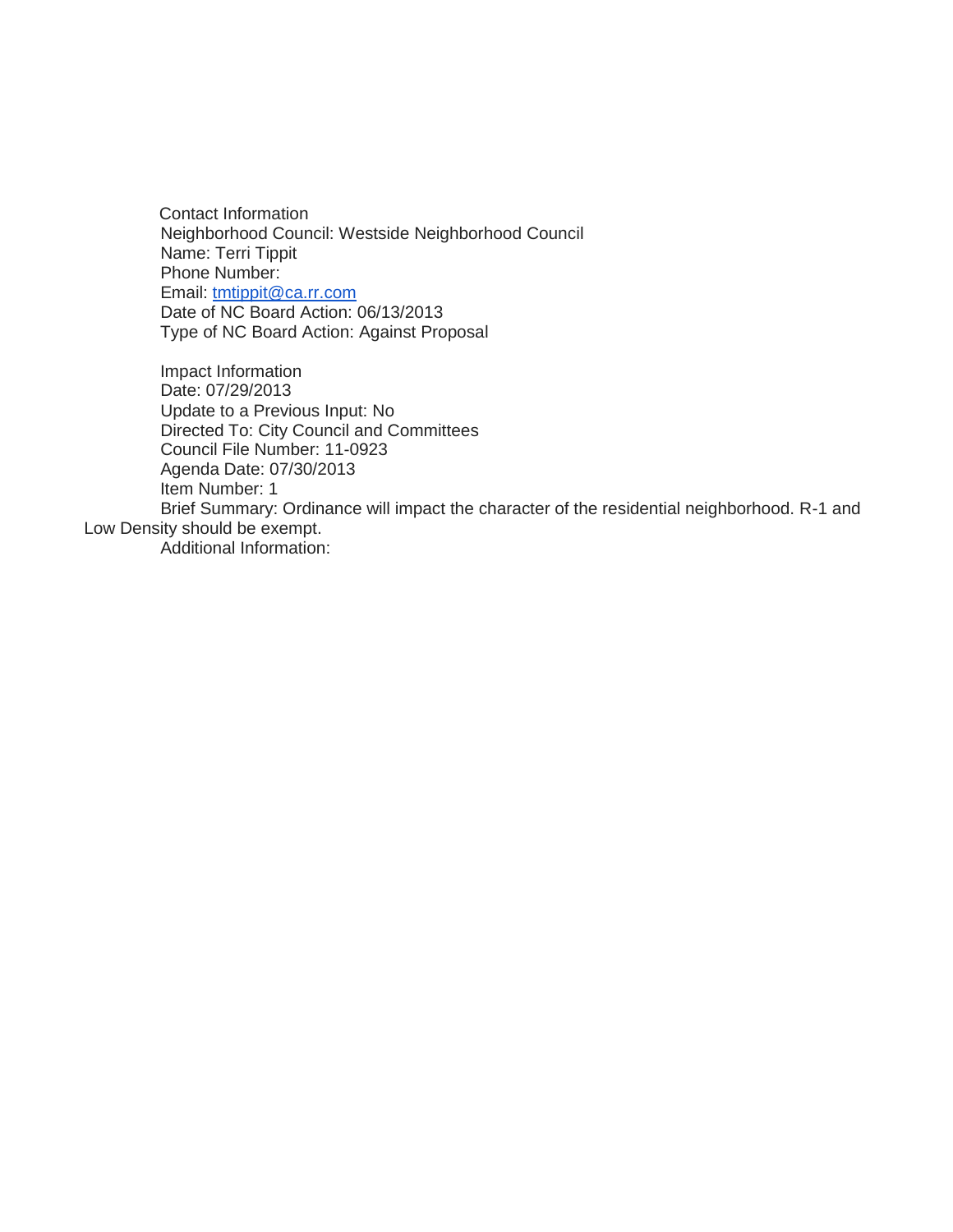

**WESTSIDE NEIGHBORHOOD COUNCIL** P.O. Box 64370 Los Angeles, CA 90064 www.wncla.org (310) 474-2326



**Westside Neighborhood Council Meeting Minutes Thursday, June 13, 2013 7:00 P.M. Westside Pavilion 10800 W. Pico Meeting Room A**  (3<sup>rd</sup> Floor behind food court)

## **AGENDA**

**1. Call to Order** 

**Call to order: 7:07PM** 

**By Terri Tippit, WNC Chair**

**Attendance:**

**Jae Wu ( Seat 1b ), Abby Brookheim (Seat 2b), left in Public Forum after Adee presented Michael McIntyre Seat 3) Steve Spector (Seat 4), Gregg Berwin (Seat 5), Sarah Shaw (Seat 6), Barbara Broide (Seat 7), Terri Tippit (Seat 8), Drew DeAscentis (Seat 9), Richard (Dick) Harmetz (Seat 10), Mary Kusnic (Seat 11), Colleen Mason Heller (Seat 12), Bob Guerin (Seat 13), Shannon Burns (Seat 14), Eric Shabsis (Seat 15), Melissa Kenady (Seat 16), Aaron Rosenfield (Seat 17)**

**Also Present:**

**Wesly Hernandez**

**2. Approval of May 9, 2013 minutes**

**Motion by Shannon: "That the Westside Neighborhood Council approve the May 9, 2013 Meeting Minutes."**

**Second by: Dick**

**Motion approved 11 – 0 – 5 (Seats 1, 3, 6, 7, 16 )**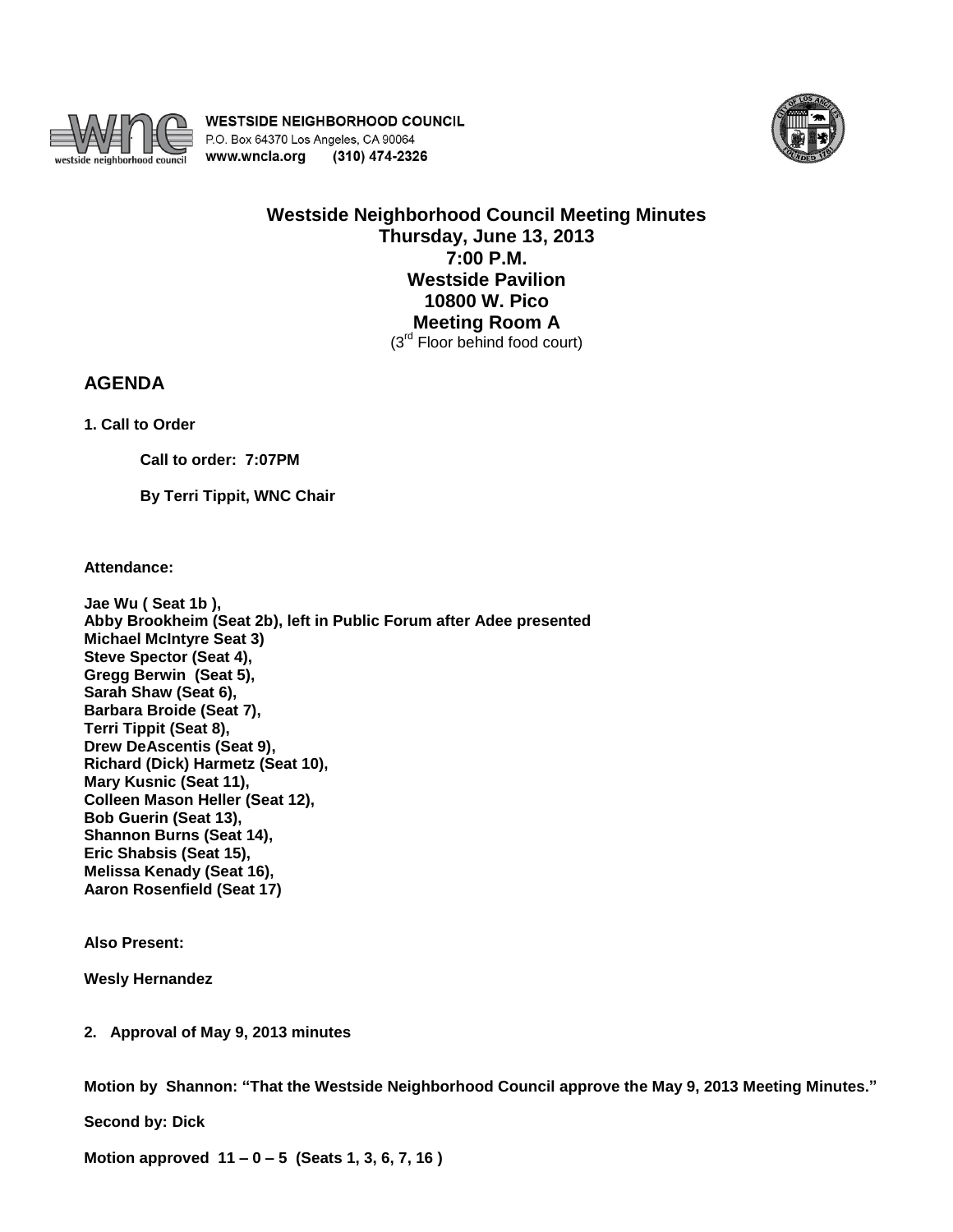- **3. Review of Agenda (ITEMS BELOW MAY NOT BE HEARD IN THE ORDER LISTED)**
- **4. Agenda Items:**

**New Business:**

- **A) Shannon Burns:**
- **• Mural Ordinance CF11-0923**

**Terri and Shannon updated, sharing concerns with WNC board members and stakeholders on the current Mural Ordinance; and Barbara gave an overview.** 

**Barbara spoke in detail and she reviewed the current status of the upcoming June 19th City Council Meeting and anticipated vote, highlighting the following per the Action Alert:**

 **The new ordinance will allow for the creation and preservation of Original Art Murals and Public Art Installations on Private Property including single family homes. She stated 'ACTIONS ARE NEEDED TO OPPOSE THE ORDINANCE AS CURRENTLY WRITTEN.' This ordinance allows murals to be placed on R1 (and all low density residential properties). Also, she highlighted the following which should be considered:** 

 **request the return of the exemption for R1 and/or request the return of the exemption for R1 and all low density residential properties (per Planning Dept. staff report/recommendations) request it return to PLUM for further work. (Also, would 'Council' adopt the provisions related to commercial properties and return it to PLUM for further review on residential housing…)**

**Barbara and Shannon discussed with the members that a very problematic change to the ordinance was made at PLUM which has to do with the minimum number of residential units to be allowed to display a mural.** 

**Noting, as first proposed by the Planning Dept., murals were to have been EXCLUDED from residential properties of fewer than five units. Then at the City Planning Commission, that was reduced to a ban on residential properties of two or fewer units. Murals were to be allowed anywhere in the city except for duplex and R1 properties. At PLUM following discussion, instructions given to the City Attorney were to draft an ordinance with NO carve-out or exception for R1. The ordinance passed out of PLUM 1/15/13 allowing for murals on all residential properties for drafting at the City Attorney's office. There has been no apparent activity since then. She again stated that that the Ordinance is to be heard on JUNE 19 before the full Council and explained:**

**IF ADOPTED AS PROPOSED THIS ORDINANCE WILL HAVE A TREMENDOUS IMPACT ON RESIDENTIAL NEIGHBORHOOD CHARACTER. While the ordinance includes a provision that requires those planning to install an art mural on their property to do community outreach, there is no requirement to respond to, act upon or implement comments received from neighbors or the community.** 

**Motion by Barbara: "The Westside Neighborhood Council is opposed to the Mural Ordinance, CF 11-0923, as currently proposed."**

**Second by: Shannon** 

**Motion Passed For 13 – Against 3 (Seats 10, 13, 14 ) - Abstain 0**

- **B) Lameese Elqura, Department of City Planning:**
- **• Exposition Corridor Transit Neighborhood Plan (proposed zone changes for Expo and Pico)**

**Lameese and Patricia presented an overview including and covering the following: The "Expo Line" light rail line recently opened, connecting Downtown Los Angeles with Culver City and many neighborhoods in between, including USC. In 2016, four more stations will open in the City of L.A.**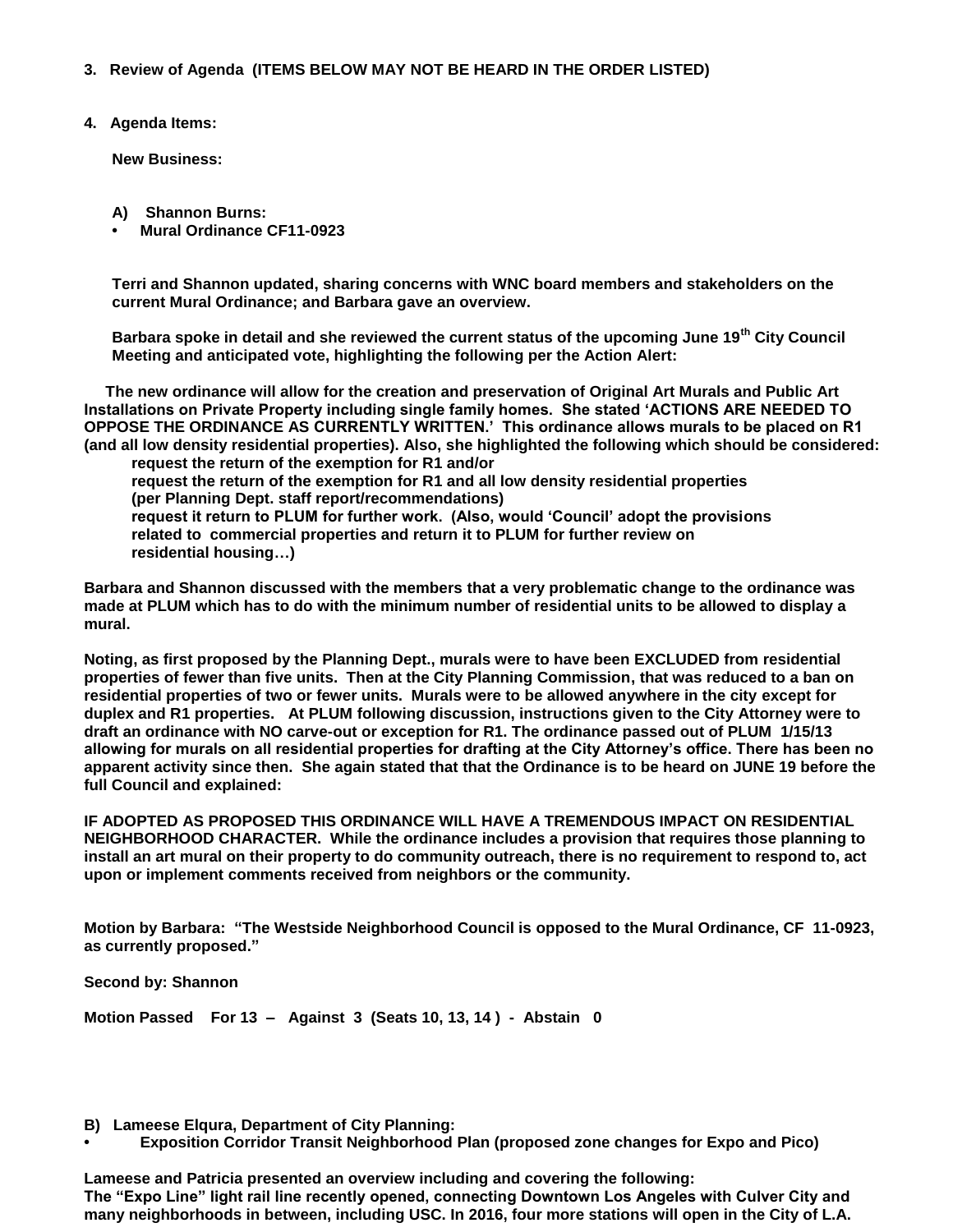**when the line connects to Santa Monica. They stated last year, the Los Angeles Department of City Planning kicked off a two-year effort to develop plans around five existing and future Expo Line light rail stations.**

**The City of Los Angeles, in partnership with Metro, goal aims to support vibrant neighborhoods around transit stations, where people can live, work and shop or eat out, all within a safe and pleasant walk to transit stations. In June 2012, the Los Angeles Department of City Planning began a 2-year effort to create Transit Neighborhood Plans for the areas surrounding ten transit stations along the Exposition and Crenshaw/LAX Light Rail lines.**

**They highlighted Phase One of the "Expo Line" light rail line recently opened, connecting Downtown Los Angeles with Culver City and many neighborhoods in between, including West Adams, USC, and South LA. In 2016, as part of Phase Two of the Expo Line, four more stations will open within the City of Los Angeles when the line continues to Colorado Boulevard and 4th Street in Santa Monica.**

**Also adding, as part of the City's Transit Neighborhood Plans project, the City Planning Department will be creating a Plan for the following five station areas:**

- **Culver City (station open)**
- **Palms**
- **Expo/Westwood**
- **Expo/Sepulveda**
- **Expo/Bundy**

**Lameese and Patricia stated that the focus of the Plan will be the establishment of new development regulations that better support transit ridership, such as allowing some increased development intensity near stations where appropriate, requiring the design of new buildings to be pedestrian-oriented, and improving the configuration and condition of streets to better promote pedestrian, bicycle, and vehicular circulation. The plans also cover building size and design, public amenities, streetscape elements, and pedestrian, bicycle, and vehicular circulation around the stations**

**They cited the Department also anticipates the creation of new Streetscape Plans for the blocks of several key Westside streets near stations: Olympic Boulevard, Bundy Drive, Pico Boulevard, Sepulveda Boulevard, National Boulevard, Palms Boulevard, and Motor Avenue. The Department will seek to encourage streetscape improvements along Venice Boulevard, as well, although this street is a State Highway managed by the State of California and the extent of potential planning has not yet been determined.**

**Also, they said that the City Planning Department recognizes that every station neighborhood has a unique character and a distinct mix of existing land uses that will be reflected in the Department's approach to planning in each area.** 

**The presentation opened a detailed discussion of the areas within the WNC addressing many concerns with the WNC board members and stakeholders present from a number of WNC area neighborhoods. The discussion provided an opportunity for the WNC and stakeholders to review and address concerns and give feedback on preliminary concepts for development regulations, timelines, zoning, traffic and considerations that hopefully will better support vibrant, pedestrian -friendly neighborhoods around the stations.**

**Terri and the WNC Board acknowleged and thanked Lameese and Patricia. For additional information see the website [www.tnporg.](http://www.tnporg/)** 

- **C) Terri Tippit:**
- **• Update on Casden Project**

**Terri discussed that the Casden project on Expo at Sepulveda will be the first of several Transit Oriented Developments in our area. She said it will set the tone for those that follow. Summarizing, Terri said that the local Neighborhood Councils and HOA groups have felt that the project should not go to city council until after July 1st when the 7 new council members and the new mayor will take office. They will be making decisions on future TOD projects and should be the ones deciding what to approve on Casden's project.**

**She noted that several of us were at the hearing and heard the City Attorney (CA) representative urge the commission not to take action - because they were approving the project with many conditions that substantially changed the project and felt the project should go back to the committee to make certain it is what they wanted. We were told the CA representative was wrong.**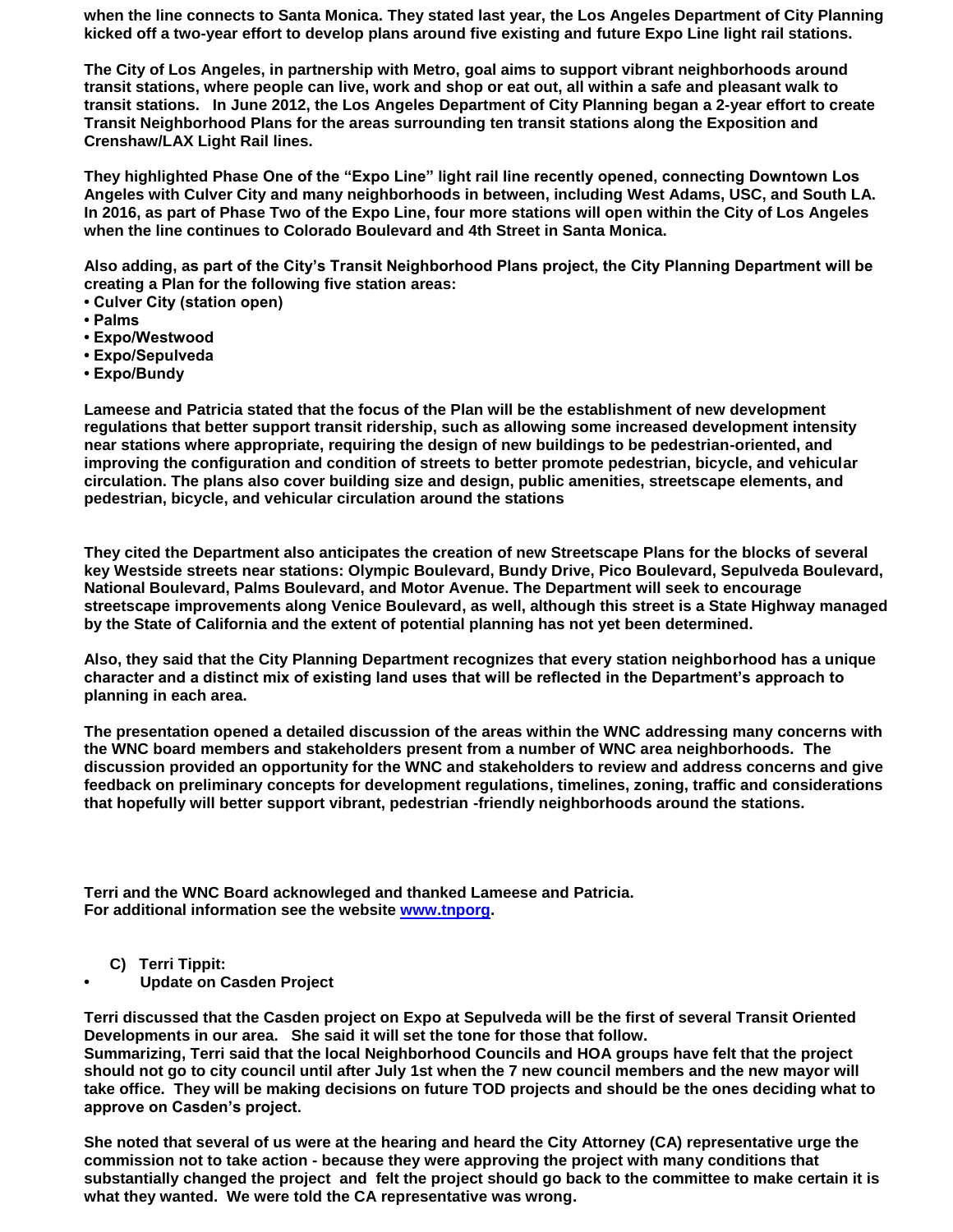**Terri acknowledged Councilmember Koretz and Rosendahl and City Attorney Carmen Trutanich for their work and efforts and reviewed their letters in this regard. WNC board members including Bob, Barbara, Shannon, Dick, Eric, along with Terri, Stacy, Jerry and Annette discussed aspects of the project in detail.** 

**Motion by Barbara: "That the Westside Neighborhood Council oppose the development of the mixed use project proposed to be located on Sepulveda and Pico, at Expo, which is referred to as the Casden project. (Reference CF No. 13-0523 - Casden West LA, LLC, CPC-2008-4604-GPA-ZV-HD-CUB-DB-SPR)" Second by: Colleen**

**Motion Passed 11 - 0 - 4 Abstain (Seats 5, 6, 11, 15 )** 

- **D) Bob Guerin:**
- **• Treasurer Report**

**Bob and Melissa presented and reviewed the WNC Treasurer's report as follows:**

| <b>Starting Balance</b>                                                                                                                                                                                                                                   | 11,606.39                              |
|-----------------------------------------------------------------------------------------------------------------------------------------------------------------------------------------------------------------------------------------------------------|----------------------------------------|
| <b>100 Operations Starting Balance</b><br>(Monthly Charges Total for YTD)<br>Verizon<br><b>Earthlink (Monthly Charges Total YTD)</b><br>PO BOX Renewal 1 YR (Oct)                                                                                         | 1,173.86<br>398.20<br>241.30<br>218.00 |
| <b>Verizon May</b><br><b>Go Daddy</b><br><b>Go Daddy</b>                                                                                                                                                                                                  | 38.16<br>20.34<br>9.99                 |
| <b>Demco Bulletin Board</b><br><b>Backblaze Computer Back Up February</b><br><b>Toshiba Repair for Terri Laptop</b><br>(October)                                                                                                                          | 268.19<br>50.00<br>24.95               |
| <b>Cawley Company Name Badge for John Padden</b><br>(Nov)                                                                                                                                                                                                 | 26.86                                  |
| <b>Cawley Company Name Badges for New Members (December)</b><br><b>Epson Ink March</b><br><b>Total Spent May</b>                                                                                                                                          | 44.91<br>96.94<br>336.68               |
| <b>Remaining Balance 100 Operations</b>                                                                                                                                                                                                                   | 837.18                                 |
| <b>200 Outreach Starting Balance</b>                                                                                                                                                                                                                      | 4876.30                                |
| <b>CopyLand Take Me Home Postcards (August)</b><br>Lisa Morocco Reimbursement for Pick Pico Street Permit (Sept)<br>Lisa Morocco Reimbursement for Plant Pico Flyers (Oct)<br>Kinkos Printed Copies of Pico Beautification Plan(December)                 | 99.16<br>414.48<br>49.04<br>215.11     |
| <b>Sketch Farm Web Maintenance(January)</b><br>Louises Food for Outreach meeting February<br><b>Pico Tree Contest March</b><br>Ribbons, Markers, Plastic Holders Pico Tree Contest(Staples and F and S)<br><b>Sketch Farm Web maintenance</b><br>1,400.00 | 3,700.00<br>145.56<br>115.10<br>85.25  |
| <b>Contest Prizes for tree Ribbon Contest</b>                                                                                                                                                                                                             | 150.00                                 |
| Transfer funds from 200 funds to 300 funds for Sidewalk Project                                                                                                                                                                                           | 4.443.77                               |

**Total Spent/Transferred May 4,593.77**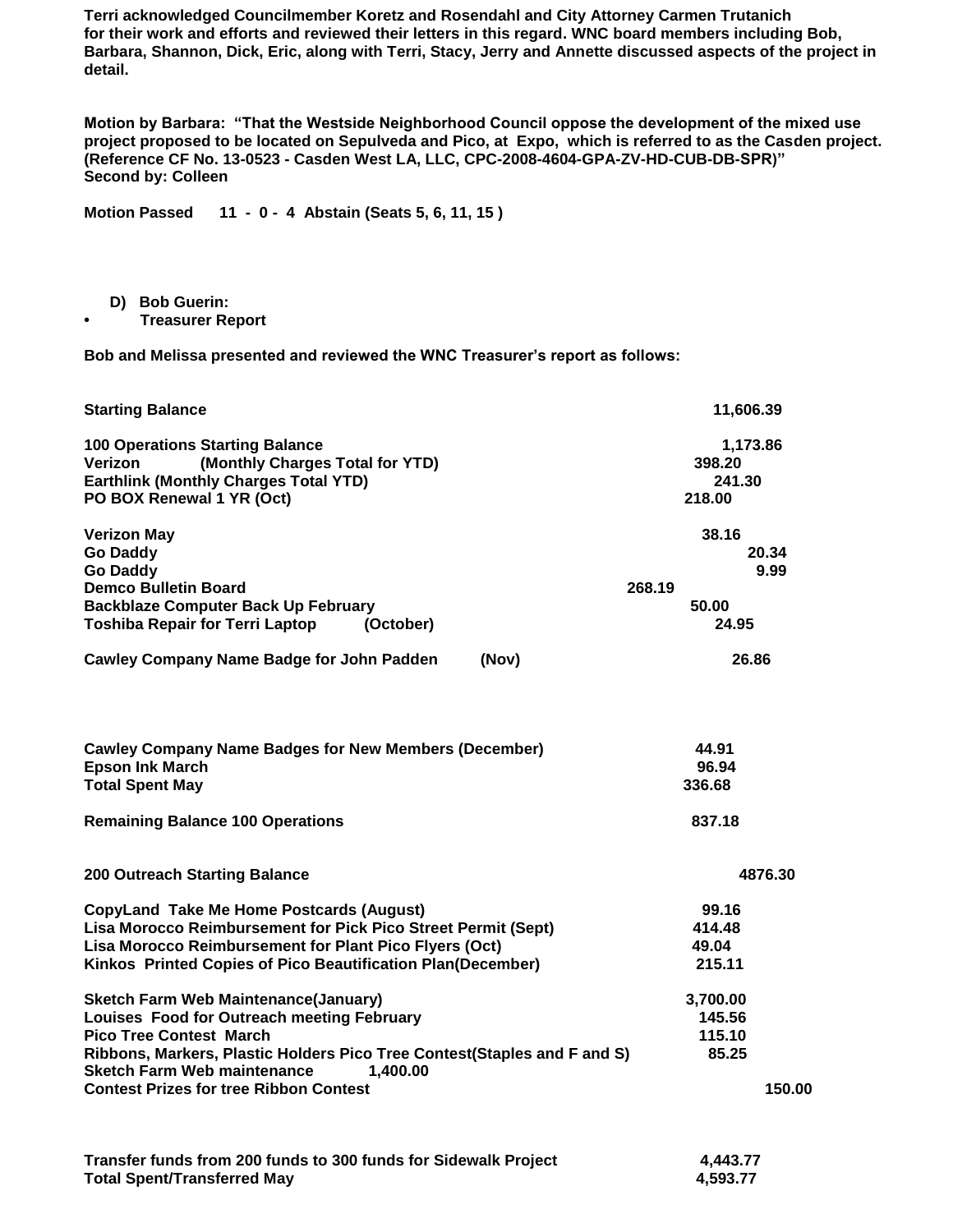| <b>Remaining Balance 200 Outreach</b>                                            | 282.53    |
|----------------------------------------------------------------------------------|-----------|
| 300 Community Improvement Starting Balance                                       | 2,312.25  |
| Valley Crest Tree Service/Tree Trim Pico (July)                                  | 3,072.29  |
| Valley Crest Tree Care 2 Trees on Pico (Sept)<br>Valley Crest Tree Care 6,808.00 | 300.00    |
| Transfer from 400 funds for Sidewalk Project                                     | 3,243.98  |
| Transfer from 200 funds for sidewalk Project                                     | 4,443.77  |
| <b>Sidewalk Project Transfer to BSS</b>                                          | 10,000.00 |
| <b>Total Spent May</b>                                                           | 10,000.00 |
| <b>Remaining Balance 300 Funds</b>                                               | $\bf{0}$  |
| 400 Neighborhood Purposes Grant Starting Balance                                 | 3,243.98  |
| <b>Westwood Charter Grant for IPads(December)</b>                                | 1,300.00  |
| <b>Overland School Grant for Mural(December)</b>                                 | 1,375.00  |
| <b>FOWLA for LAFD (January)</b>                                                  | 1,500.00  |
| <b>Friends of Rancho Park/Palms Library(January)</b>                             | 768.73    |
| <b>FOWLA for Palms Park(February)</b>                                            | 1,300.00  |
| <b>FOWLA for LAPD (March)</b>                                                    | 1,699.75  |
| <b>Transfer to 300 Funds for Sidewalk Project</b>                                | 3,243.98  |
| <b>Total Spent/Transferred May</b>                                               | 3,243.98  |
| <b>Remaining Balance 400 Community Improvement</b>                               | $\bf{0}$  |
| <b>Ending Balance</b><br>January                                                 | 1119.71   |

**Motion by Bob: "That the Westside Neighborhood Council approve the 3 rd Quarter Purchasing Card Reconciliation." Second by: Mary**

**Motion Passed 13 – 0 – 2 (Seats 1, 17 )** 

- **E) Melissa Kenady:**
- **• WNC Funding Committee Report**

**The WNC Funding Committee Meeting Report was presented by Melissa on behalf of Lisa Morocco, Funding Chair; and she highlighted the following:**

**The meeting was held on May 11th at 5:30pm at the Westside Pavilion Community Room A with the following members present: Terri Tippit, Melissa Kenady, Dick Harmetz, Mary Kusnic, Lisa Morocco**

**The Funding Committee met to draft a budget for the WNC board to review and possibly approve at their upcoming June 13th meeting. The budget is due to DONE by June 15th.**

**The WNC has the lowest operational percentage cost in the entire NC system. The WNC can keep this so low because of Macerich donating meeting space, excellent secretaries who volunteer their time and the generosity of the WNC Chair who allows the WNC to use her internet and phone equipment.**

**Since our budget has been cut by 12%, it was discussed and reflected in the budget that our web maintenance bill is cut by the same percent. This has been discussed with our webmaster and he has decided to relinquish his position. Terri has heard from someone who is willing to help. It is strongly urged by the treasurer and co treasurer that new ideas for funding projects be brought forth earlier in the year. Last minute filings only causes stress and headaches for those involved.**

**As suggested by a board member last year, the budget is open for a more diverse opportunity of funding ideas.**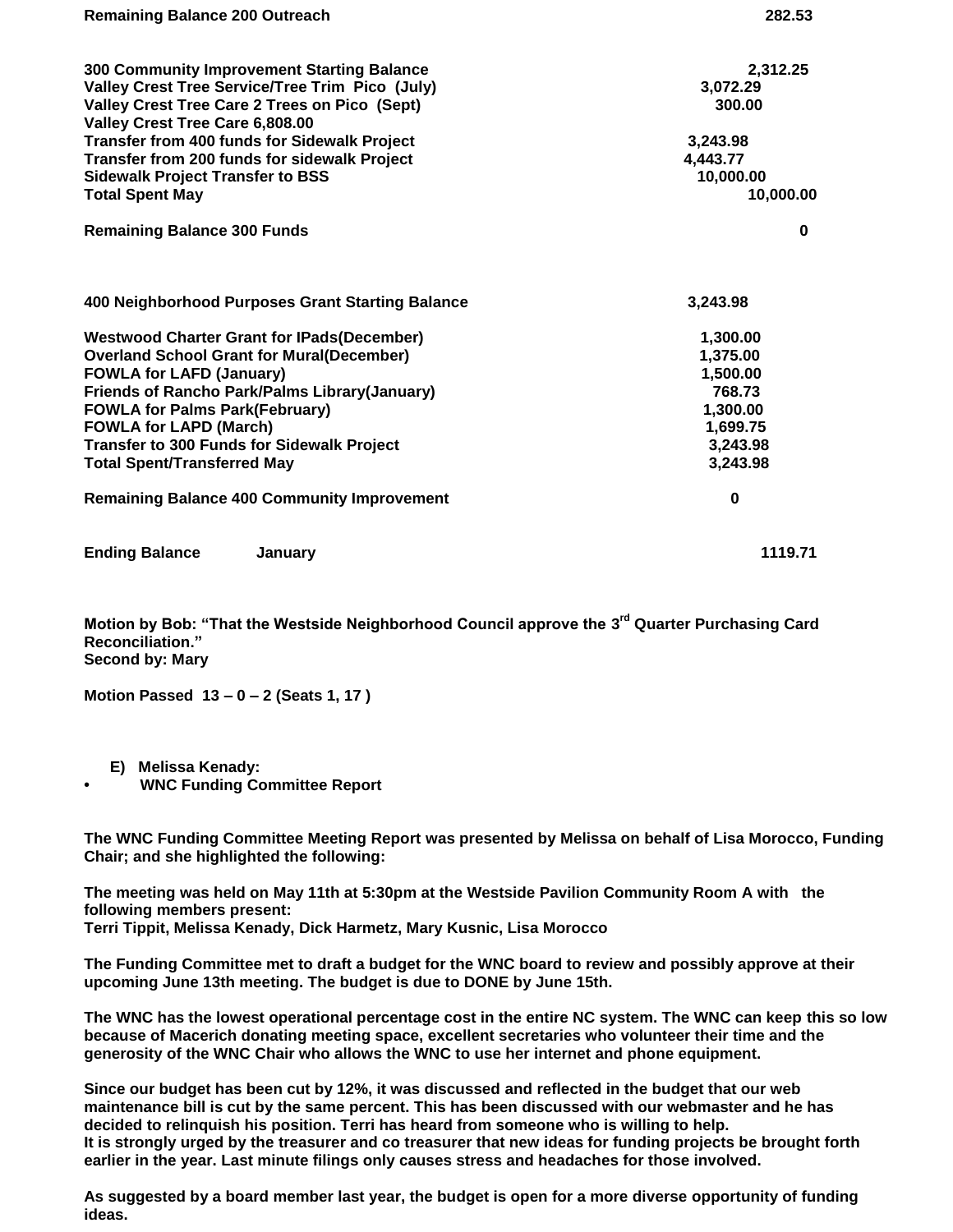**The Pico Beautification Plan is the only named Community Project in this Draft.**

**Motion by: Melissa: "That the Westside Neighborhood Council approve the 2013 – 2014 WNC Budget submitted by Bob Guerin, Co-Treasurer and Lisa Morocco, Treasurer." Second by: Mary**

**Motion Passed 15- 0 - 0**

**5. Reports:** 

 **Officer Rashad: LAPD Update**

**There was not a report as there was an alert in process in the WNC area with the officers responding.** 

**Wesly Hernandez:** 

**CD5 Update**

**Wesly update and gave a brief overview of the \$7.7 Billion budget. He said the new budget preserved tree trimming and street resurfacing in CD5. He added that there will not future cuts to LAPD. Additional detaila are available on the CD5 website and in their newletter.**

**WNC Treasurer Report / June, 2013**

**Bob Guerin, Co-Treasurer with Melissa Kenady and on behalf of Lisa Morocco, Treasurer Report referenced - See Item D.**

**6. Public Forum**

**Terri announced the movie schedule for Movies in Palms Park and asked that everyone share this information with share with your stakeholders:**

**The Movies are on Wednesdays at dusk at The Palms Recreation Center Sports & Recreation Field, with Free Admission. The WNC is sponsoring the summer series.**

**Adee spoke on a new event that she is working on for the LA Opera.** 

**She said on Sept 21st the opening of "Carmen" will take place at the LA Opera in downtown LA. The LA Opera would like to do a live simulcast of the opening night of the Opera at Rancho Park.** 

**The event will be a free event for people to come and view the opera from the park. The idea is to have some food trucks, beer garden, arts and crafts for kids and a sing along prior to the live cast.** 

**As before she stated she will take care of parking out of the community, with directional signs, security and LAPD presence.** 

**She added that she is submitting all the permit requests to LAPD, LAFD, ABC, Recs & Parks, Street Services etc.**